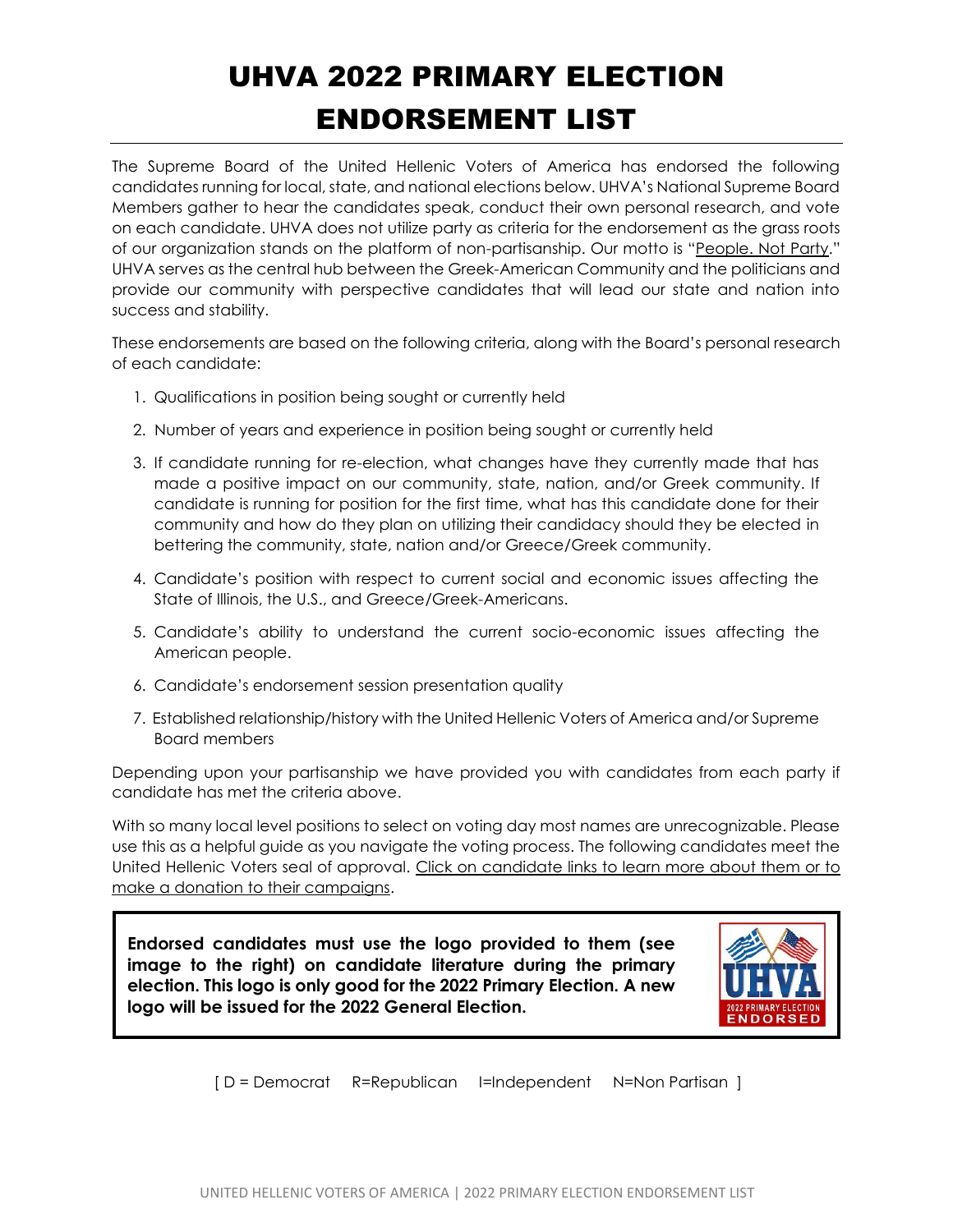| <b>STATEWIDE EXECUTIVE OFFICES</b>                                            |                                          |
|-------------------------------------------------------------------------------|------------------------------------------|
| <b>Governor &amp; Lt. Governer</b>                                            |                                          |
| JB Pritzker / Juliana Stratton - Incumbent (D)                                | Richard C. Irvin / Avery Bourne (R)      |
| www.jbpritzker.com                                                            | www.irvinbourne.com                      |
|                                                                               |                                          |
| <b>Attorney General</b>                                                       |                                          |
| Kwame Raoul - Incumbent (D)<br>www.kwameraoul.com                             | David Shestokas (R)<br>www.shestokas.com |
|                                                                               |                                          |
| <b>Secretary of State</b>                                                     |                                          |
| Alexi Giannoulias (D)                                                         | Dan Brady (R)                            |
| www.alexiforus.com                                                            | www.votedanbrady.com                     |
|                                                                               |                                          |
| <b>State Comptroller</b>                                                      |                                          |
| Susana Mendoza (D)                                                            | Shannon L. Teresi (R)                    |
| www.susanamendoza.com                                                         | www.shannonteresi.com                    |
| <b>State Treasurer</b>                                                        |                                          |
|                                                                               | Tom Demmer (R)                           |
| Michael Frerichs - Incumbent (D)<br>www.facebook.com/TreasurerMichaelFrerichs | www.tomdemmer.org                        |
|                                                                               |                                          |
| <b>Illinois General Assembly</b>                                              |                                          |
| Lakesia Collins (D)                                                           | Kevin Munroe (I)                         |
| www.lakesia4rep.com                                                           |                                          |
|                                                                               |                                          |
| Illinois Supreme Court 2 <sup>nd</sup> District – Thomas Vacancy              |                                          |
| Elizabeth Rochford (D)                                                        | Mark Curran, Jr. (R)                     |
| www.judgerochfordforsupremecourt.com                                          | www.curranforcourt.com                   |
|                                                                               |                                          |
| <b>Illinois Supreme Court 3rd District</b>                                    |                                          |
| Mary Kay O'Brien (D)                                                          | Michael Burke (R)                        |
| www.Obrienforsupremecourt.com                                                 | www.Justicemikeburke.com                 |
|                                                                               |                                          |
|                                                                               |                                          |
| <b>UNITED STATES SENATE</b>                                                   |                                          |
| <b>Illinois U.S. Senate</b>                                                   |                                          |
| Tammy Duckworth - Incumbent (D)                                               | Kathy Salvi (R)                          |
| www.tammyduckworth.com                                                        |                                          |
|                                                                               |                                          |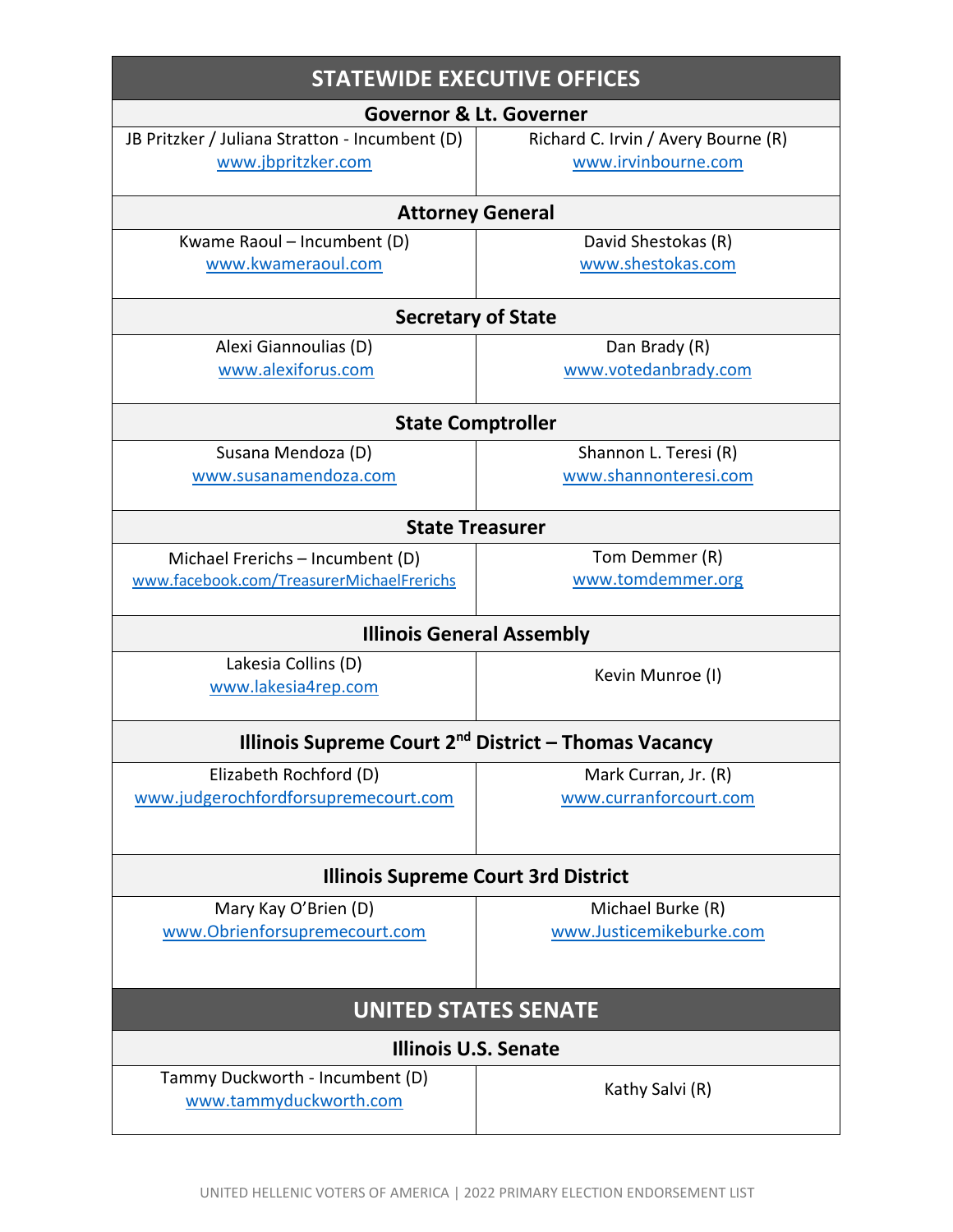| <b>STATE REP/SENATE</b>                                                    |                                                             |
|----------------------------------------------------------------------------|-------------------------------------------------------------|
| 18 <sup>TH</sup> Senate                                                    |                                                             |
| Bill Cunningham (D)<br>www.senatorbillcunningham.com                       | Christine McGovern (R)<br>www.mcgovernforillinoissenate.com |
| 21 <sup>st</sup> Senate                                                    |                                                             |
| Laura Ellman (D)<br>www.ellmanforillinois.com                              | Kathleen Murray (R)<br>www.senatormcconchie.com             |
| 26 <sup>th</sup> Senate                                                    |                                                             |
| No Democratic Candidate                                                    | Dan McConchie (R) Incumbent<br>www.senatormcconchie.com     |
| <b>UNITED STATES HOUSE OF REPRESENTATIVES</b>                              |                                                             |
| 1 <sup>ST</sup> Congressional District                                     |                                                             |
| Karin Norington-Reaves (D)<br>www.votekarin.com                            | None selected                                               |
| 2 <sup>nd</sup> Congressional District                                     |                                                             |
| Robin Kelly (Incumbent) (D)<br>www.robinkelly.house.gov/about/our-district | None selected                                               |
|                                                                            | 3 <sup>rd</sup> Congressional District                      |
| Gilbert Villegas (D)<br>www.gilforcongress.com                             | Justin Burau (R)<br>www.Burauforcongress.com                |
| 4 <sup>th</sup> Congressional District                                     |                                                             |
| Jesus Garcia (D)<br>www.chuyforcongress.com                                | James Falakos (R)                                           |
| 5 <sup>th</sup> Congressional District                                     |                                                             |
| Mike Quigley (Incumbent) (D)<br>www.quigleyforcongress.com                 | None Selected                                               |
| 6 <sup>th</sup> Congressional District                                     |                                                             |
| Sean Casten - Incumbent (D)<br>www.castenforcongress.com                   | Keith Pekau (R)<br>www.keithpekau.com                       |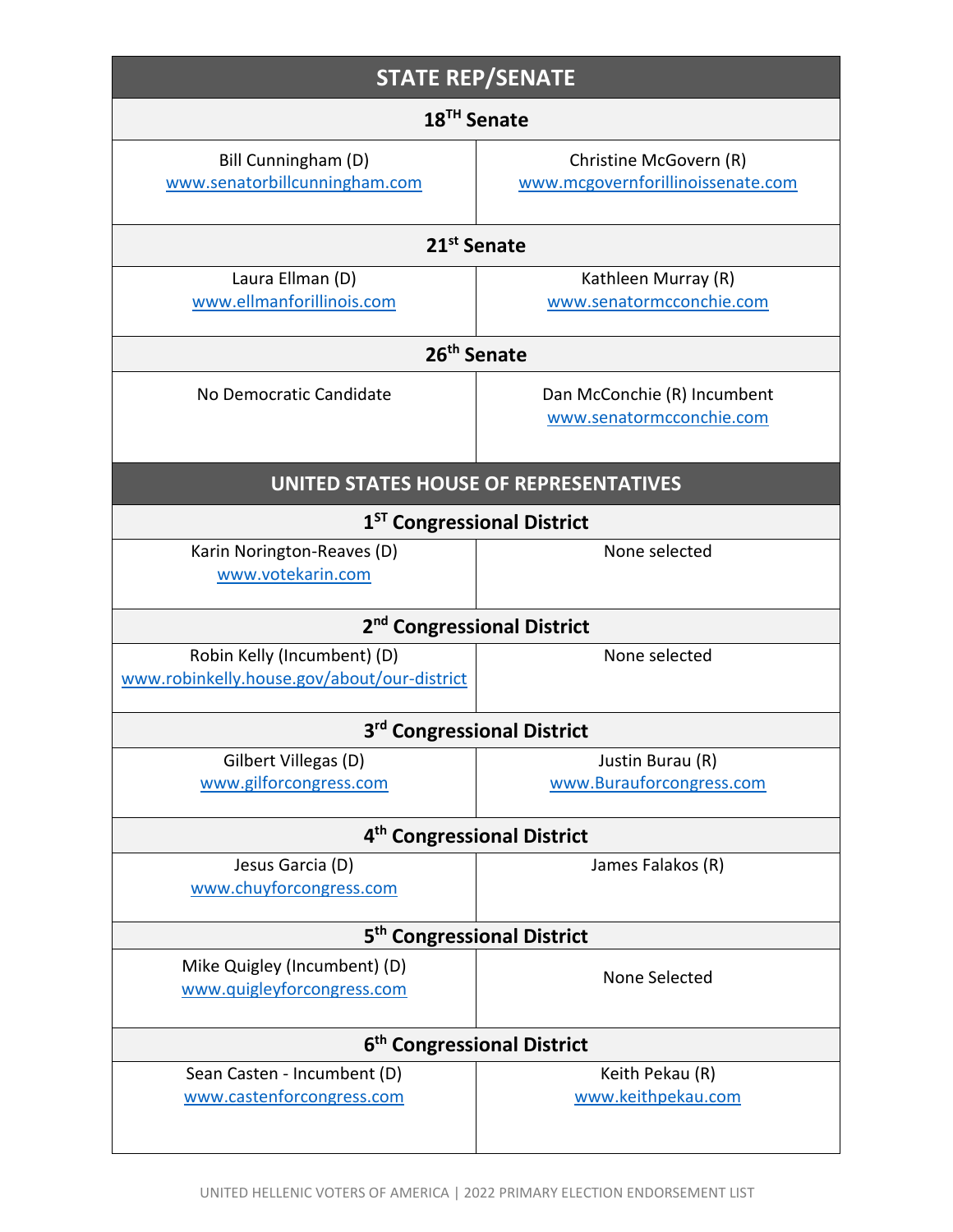| 7 <sup>th</sup> Congressional District                  |                                        |
|---------------------------------------------------------|----------------------------------------|
| Danny K. Davis (Incumbent) (D)<br>www.dannykdavis.com   | No Candidate                           |
|                                                         | 8 <sup>th</sup> Congressional District |
| Raja Krishnamoorthi - Incumbent (D)                     | Peter Kopsaftis (R)                    |
| www.rajaforcongress.com                                 | www.peterkforcongress.com              |
|                                                         | 9 <sup>th</sup> Congressional District |
| Jan Schakowsky - Incumbent (D)<br>www.janschakowsky.org | John Elleson (R)                       |
| 10 <sup>th</sup> Congressional District                 |                                        |
| Brad Schneider - Incumbent (D)                          | Joseph Severino (R)                    |
| www.schneiderforcongress.com                            | www.severinoforcongress.com            |
| 11 <sup>th</sup> Congressional District                 |                                        |
| Bill Foster - Incumbent (D)                             | Catalina Lauf (R)                      |
| www.billfoster.com                                      | www.catalinaforcongress.com            |
| 12 <sup>th</sup> Congressional District                 |                                        |
|                                                         | Mike Bost - Incumbent (R)              |
| Homer Markel (D)                                        | www.bostforcongress.com                |
| 15 <sup>th</sup> Congressional District                 |                                        |
|                                                         | Rodney Davis - Incumbent (R)           |
| Paul Lange (D)                                          | www.electrodney.com                    |
| 16 <sup>th</sup> Congressional District                 |                                        |
| No Candidate                                            | Darin LaHood - Incumbent (R)           |
|                                                         | www.lahoodforcongress.com              |
| 17 <sup>th</sup> Congressional District                 |                                        |
| Jacqueline McGowan (D)                                  | Esther Joy King (R)                    |
| www.jackiemcgowan.com                                   | www.estherforcongress.com              |
|                                                         |                                        |
|                                                         |                                        |
|                                                         |                                        |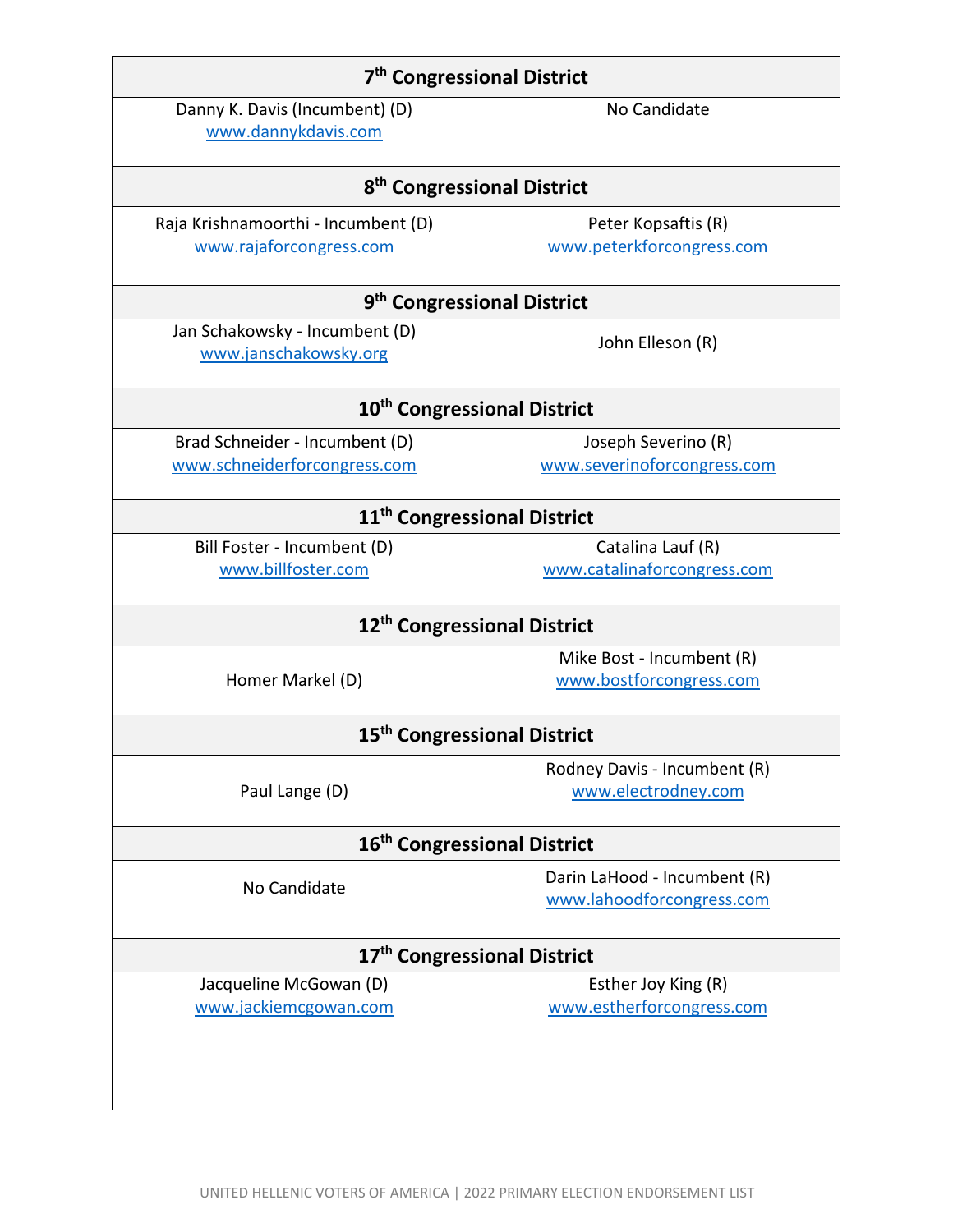| <b>ILLINOIS HOUSE OF REPRESENTATIVES</b>                                                |                                                                     |
|-----------------------------------------------------------------------------------------|---------------------------------------------------------------------|
|                                                                                         | <b>District 15</b>                                                  |
| No Candidate                                                                            | Mark Albers (R)                                                     |
|                                                                                         | <b>District 21</b>                                                  |
| Matthew Zalewski (D)                                                                    | Matthew Schultz (R)<br>www.facebook.com/RealMatthewJSchultz         |
|                                                                                         | <b>District 44</b>                                                  |
| Fred Crespo (D)                                                                         | Patrick Brouillette (R)<br>www.patrickthomasforil.com               |
|                                                                                         | <b>District 45</b>                                                  |
| Jenn Douglass (D)<br>www.facebook.com/people/Jenn-Ladisch-<br>Douglass/100079097597170/ | Deanne Mazzochi (R)<br>www.VoteMazzochi.com                         |
|                                                                                         | <b>District 48</b>                                                  |
| Azam Nizamuddin (D)<br>www.facebook.com/azamforillinois                                 | Jennifer Sanalitro (R)<br>www.facebook.com/SanalitroforRep?ref=py_c |
|                                                                                         | <b>District 52</b>                                                  |
| Mary Morgan (D)<br>www.marymorganfor52.com                                              | Martin McLaughlin (R)<br>www.maryforillinois.com                    |
|                                                                                         | <b>District 53</b>                                                  |
| Mark Walker (D)                                                                         | Jack Vrett (R)<br>www.jackvrett.com                                 |
| <b>District 55</b>                                                                      |                                                                     |
| Martin J. Moylan (D)<br>www.staterepmoylan55.com                                        | Michael Lupo (R)<br>www.facebook.com/LupoForRep?ref=py_c            |
| <b>COOK COUNTY</b>                                                                      |                                                                     |
| <b>Cook County Board President</b>                                                      | <b>Cook County Clerk</b>                                            |
| Toni Preckwinkle (D)<br>www.tonipreckwinkle.org                                         | Karen A. Yarbrough (D)<br>www.facebook.com/CookCountyClerk          |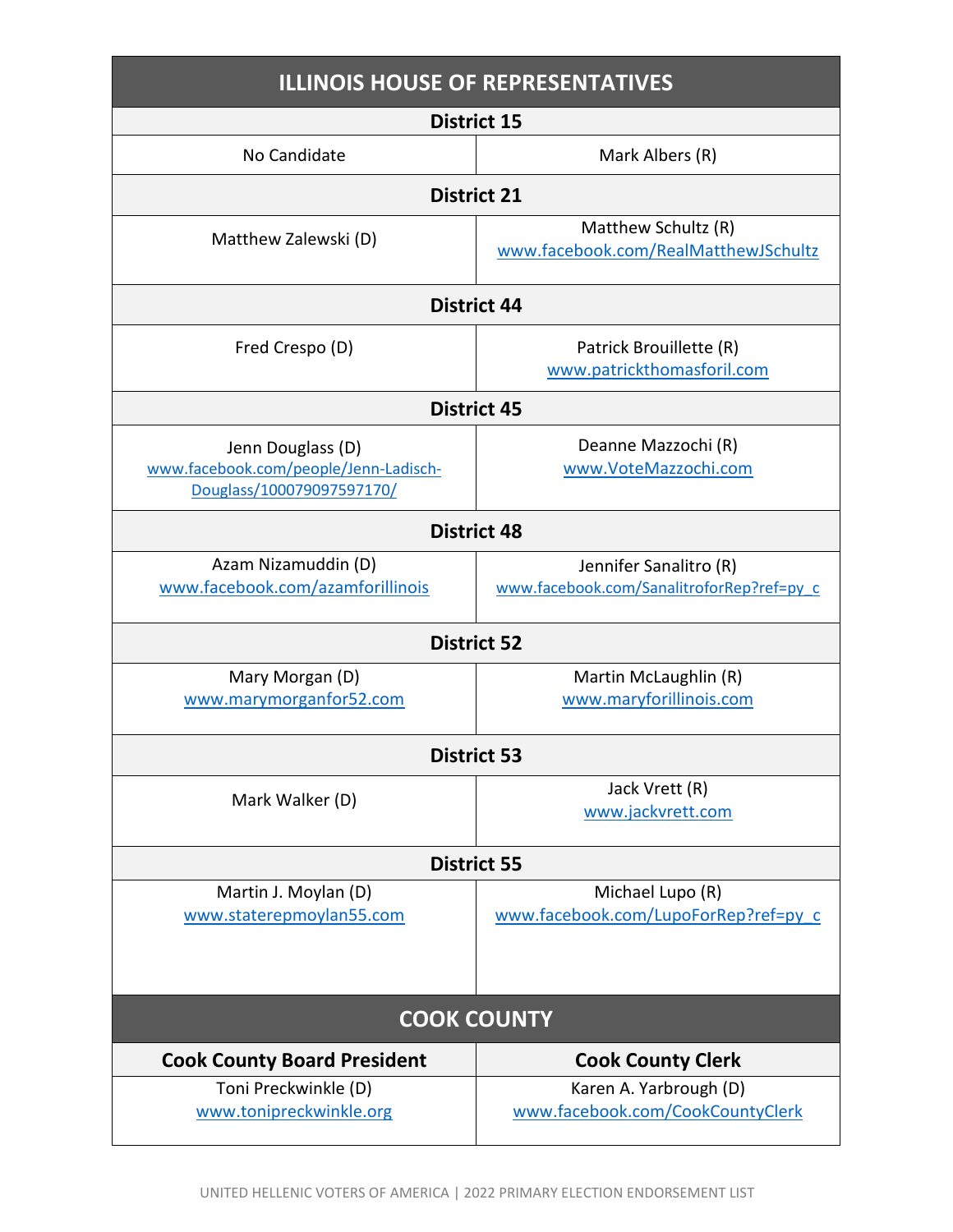| <b>Cook County Sheriff</b>                   | <b>Cook County Treasurer</b>                                      |
|----------------------------------------------|-------------------------------------------------------------------|
| Thomas J. Dart (D)<br>www.sherifftomdart.com | Maria Pappas (D)<br>www.cookcountytreasurer.com                   |
|                                              |                                                                   |
| <b>Cook County Assessor</b>                  | <b>Cook County Board of Review</b>                                |
|                                              | <b>Commissioner, 1st District</b>                                 |
| Fritz Kaegi (D)                              | George A. Cardenas (D)<br>www.facebook.com/aldermangeorgecardenas |
| <b>Cook County Board of Review</b>           | <b>Cook County Board of Review</b>                                |
| <b>Commissioner, 2nd District</b>            | <b>Commissioner, 3rd District</b>                                 |
| Michael Cabonargi (D)                        | Larry Rogers, Jr. (D)                                             |
| www.michaelcabonargi.com                     |                                                                   |
|                                              |                                                                   |
|                                              |                                                                   |
| <b>Metropolitan Water Reclamation</b>        | <b>Metropolitan Water Reclamation</b>                             |
| District, Commissioner (6 year term)         | District, Commissioner (2 year term)                              |
| Mariyana T. Spyropoulos (D)                  |                                                                   |
| www.Citizensformariyana.com                  | Daniel 'Pogo' Pogorzelski (D)                                     |
| Frank Avila (D)                              |                                                                   |
| www.facebook.com/avilawater1                 |                                                                   |
| Precious W. Brady-Davis (D)                  |                                                                   |
| www.preciousbradydavis.com                   |                                                                   |
| <b>Cook County Board Commissioner,</b>       | <b>Cook County Board Commissioner,</b>                            |
| <b>1st District</b>                          | <b>2nd District</b>                                               |
| Brandon Johnson (D)                          | Dennis Deer (D)                                                   |
| www.brandonforcookcounty.com                 | www.commissionerdeer.com                                          |
|                                              |                                                                   |
| <b>Cook County Board Commissioner,</b>       | <b>Cook County Board Commissioner,</b>                            |
| <b>3rd District</b>                          | <b>4th District</b>                                               |
| Bill Lowry (D)                               |                                                                   |
| www.billlowry.com                            | Lynn Franco (R)                                                   |
|                                              | Stanley S. Moore (D)                                              |
| <b>Cook County Board Commissioner,</b>       | <b>Cook County Board Commissioner,</b>                            |
| <b>6th District</b>                          | <b>7th District</b>                                               |
| Donna Miller (D)                             | Alma E. Anaya (D)                                                 |
| <b>Cook County Board Commissioner,</b>       | <b>Cook County Board Commissioner,</b>                            |
| <b>8th District</b>                          | <b>9th District</b>                                               |
|                                              | Sam Kukadia (D)                                                   |
| Luis Arroyo Jr. (D)                          | Mark Hosty (R) www.Electhosty.com                                 |
|                                              |                                                                   |
|                                              |                                                                   |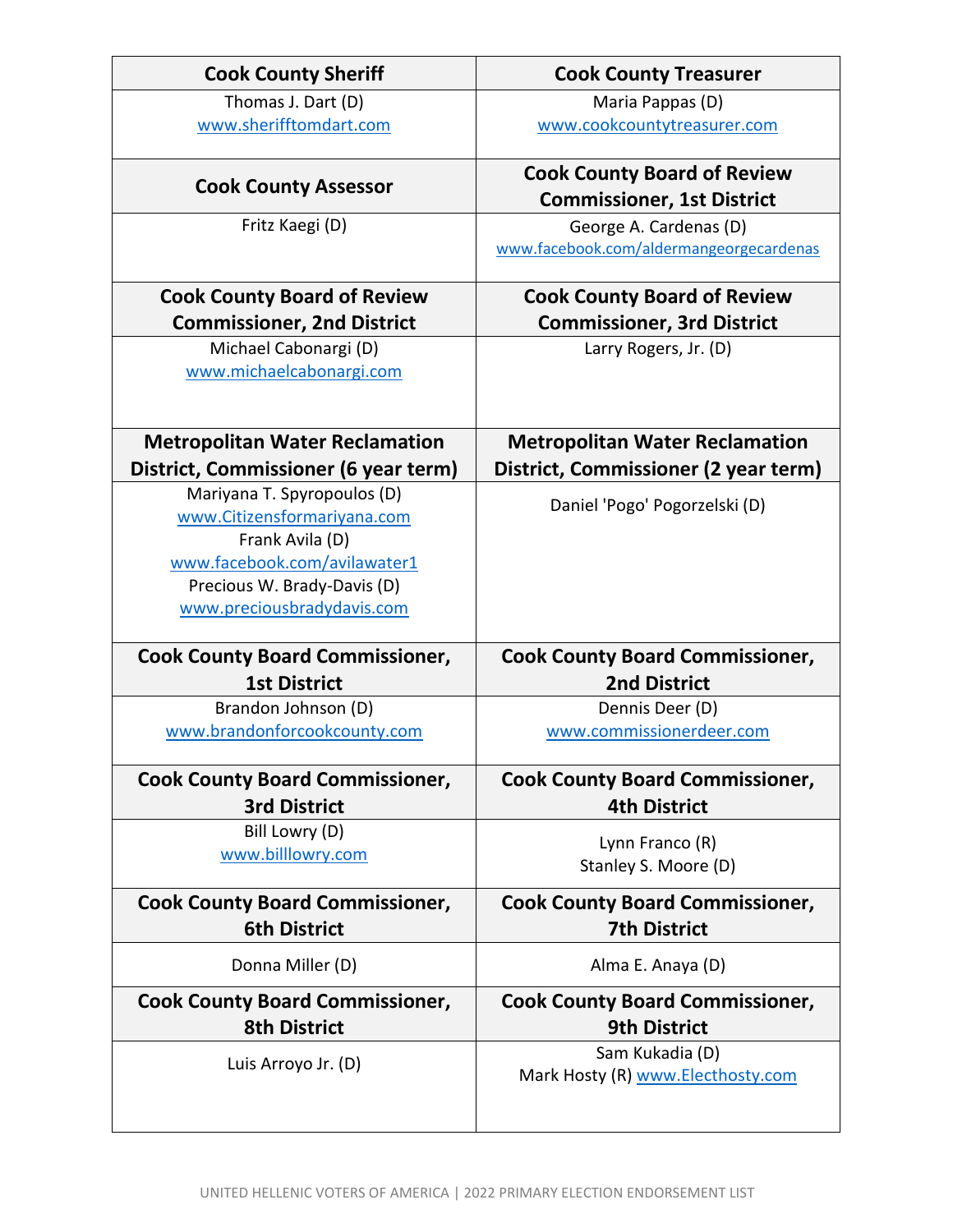| <b>Cook County Board Commissioner,</b><br><b>10th District</b>                | <b>Cook County Board Commissioner,</b><br><b>11th District</b>                      |
|-------------------------------------------------------------------------------|-------------------------------------------------------------------------------------|
| Bridget Gainer (D) www.bridgetgainer.com                                      | John P. Daley (D)<br>Declan J. Smith (R)                                            |
| <b>Cook County Board Commissioner,</b>                                        | <b>Cook County Board Commissioner,</b>                                              |
| <b>12th District</b>                                                          | <b>13th District</b>                                                                |
| Bridget Degnen (D)<br>www.commissionerdegnen.com                              | Josina Morita (D)                                                                   |
| <b>Cook County Board Commissioner,</b>                                        | <b>Cook County Board Commissioner,</b>                                              |
| <b>14th District</b>                                                          | <b>16th District</b>                                                                |
| Scott R. Britton (D)<br>www.commissionerscottbritton.com<br>Benton Howser (R) | Frank J. Aguilar (D)<br>www.commissionerfrankjaguilar.com<br>Kimberly Jagielski (R) |
| <b>Cook County Board Commissioner,</b><br><b>17th District</b>                |                                                                                     |
| Daniel T. Calandriello (D)                                                    |                                                                                     |
| www.danforcook.com                                                            |                                                                                     |
| Sean M. Morrison (R)                                                          |                                                                                     |
| www.seanmorrison.com                                                          |                                                                                     |
| <b>COOK COUNTY CIRCUIT COURT</b>                                              |                                                                                     |
| <b>McGury Vacancy</b>                                                         | <b>O'Brien Vacancy</b>                                                              |
| Ruth Gudino (D)<br>www.community4rig.com                                      | Araceli De La Cruz (D)<br>www.judgedelacruz.com                                     |
|                                                                               |                                                                                     |
| <b>Cannon Vacancy</b>                                                         | <b>Ingram Vacancy</b>                                                               |
| Diana Lopez (D)<br>www.dianalopezforjudge.com                                 | Elizabeth Ryan (D)<br>www.ryanforjudge.com                                          |
| <b>COOK COUNTY SUBCIRCUIT COURT</b>                                           |                                                                                     |
| 4th Subcircuit - Gavin Vacancy                                                | <b>4th Subcircuit - Rogers Vacancy</b>                                              |
| Nick Kantas (D)<br>www.Kantasforjudge.com                                     | ShawnTe Raines-Welch (D)<br>www.raineswelchforjudge.com                             |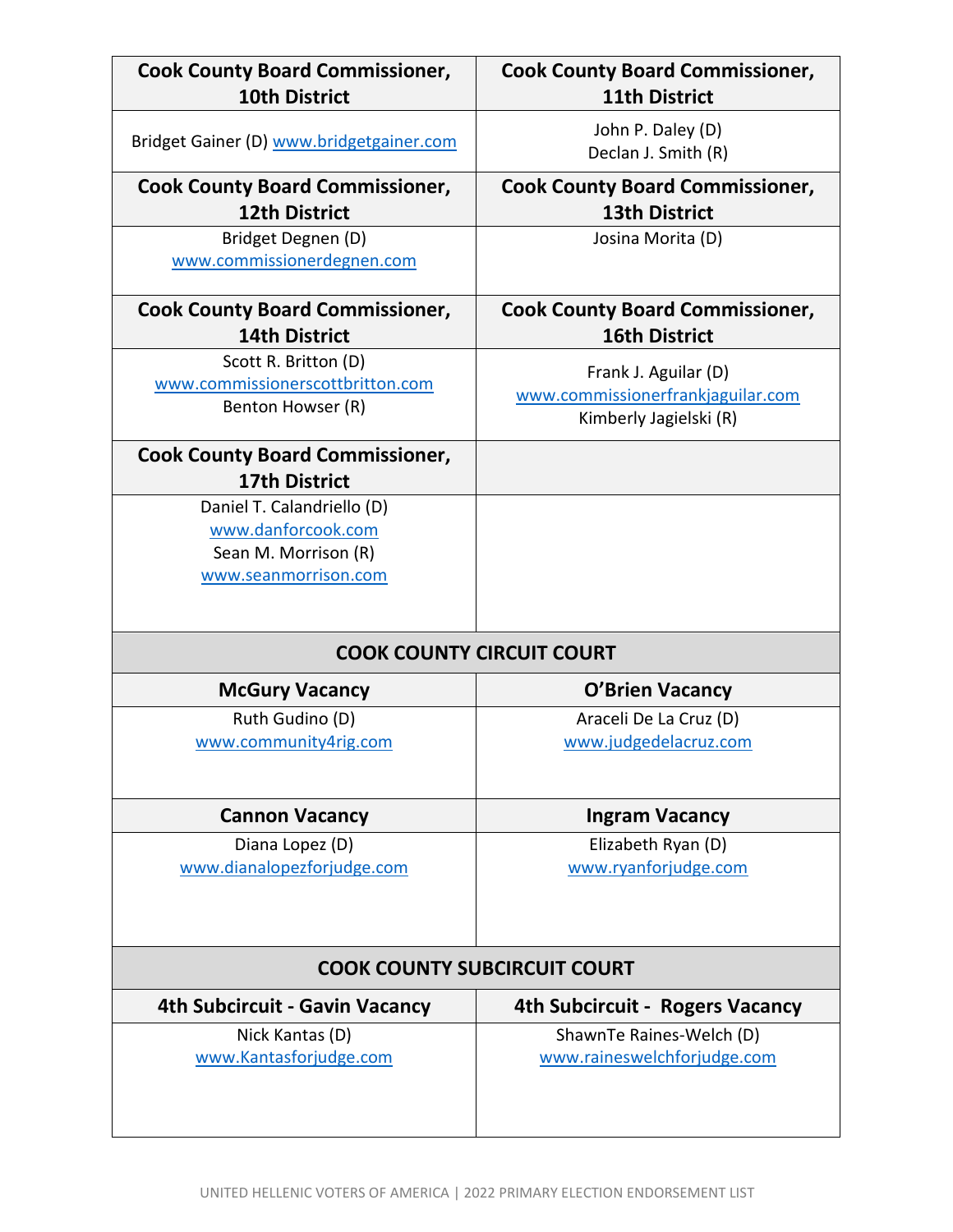| <b>DUPAGE COUNTY</b>                        |                                             |
|---------------------------------------------|---------------------------------------------|
| <b>DuPage County Board Chairman</b>         |                                             |
| Deb Convoy (D)                              | Greg Hart (R) www.greghart.com              |
|                                             | <b>DuPage County Sheriff</b>                |
| None                                        | James Mendrick (R)                          |
|                                             | www.mendrick4sheriff.com                    |
|                                             | <b>DuPage County Clerk</b>                  |
| Jean Kaczmarek (D) Incumbent                | Evelyn Sanguinetti (R)                      |
| www.jean4dupagecountyclerk.net              | www.evelynfordupage.com                     |
|                                             | <b>DuPage County Treasurer</b>              |
| Don Potoczny (D)                            | Gwen Henry (R)                              |
| www.donfordupage.com                        |                                             |
| DuPage County Board District 1 (vote for 3) |                                             |
| No Candidates                               | Sam Tornatore (R)                           |
|                                             | www.friendofsamtornatore.com                |
|                                             | Donald E. Puchalski (R)                     |
|                                             | www.donpuchalski.com                        |
|                                             | Cindy Cronin Cahill (R)                     |
|                                             | www.Cindy4DuPage.com                        |
| DuPage County Board District 2 (vote for 3) |                                             |
| Elizabeth "Liz" Chaplin (D)                 | Sean T. Noonan (R)                          |
| www.chaplinfordupage.com                    | www.facebook.com/VoteNoonan                 |
|                                             | Jennifer Veremis (R)                        |
|                                             | www.veremisfordupage.com                    |
|                                             | Daniel J. Kordik (R)                        |
| DuPage County Board District 3 (vote for 3) |                                             |
|                                             | Brian Krajewski (R)                         |
| None Selected                               | www.facebook.com/CitizensForBrianJKrajewski |
| DuPage County Board District 4 (vote for 3) |                                             |
| None Selected                               | Reid Foltyniewicz (R)                       |
|                                             | www.reidfolty.com                           |
| DuPage County Board District 6 (vote for 3) |                                             |
| Greg Schwarze (D) www.gregschwarze.com      | None Selected                               |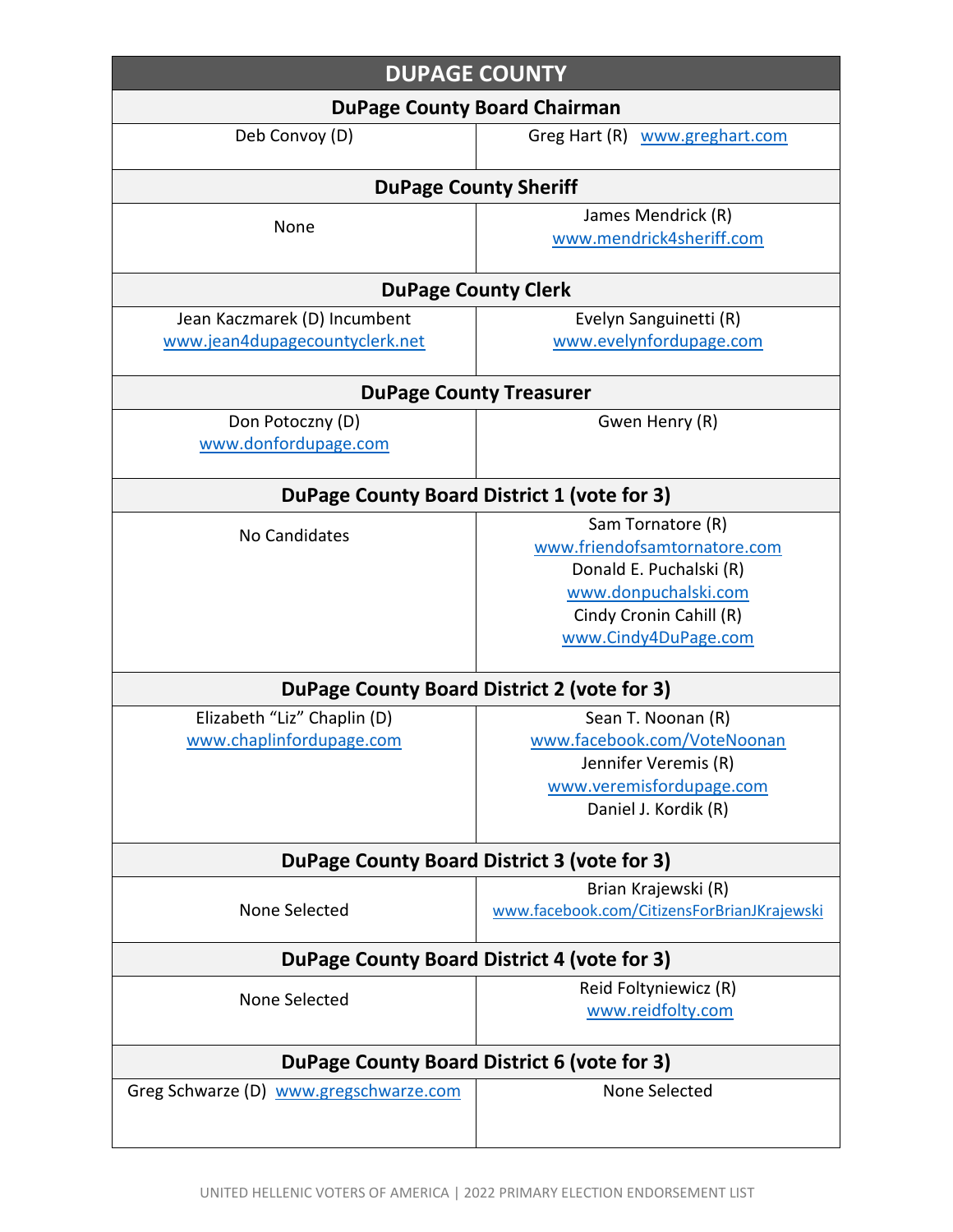| <b>DuPage County Forest Preserve President</b>  |                                                 |
|-------------------------------------------------|-------------------------------------------------|
| Daniel Hebreard (D)<br>www.danielhebreard.com   | Robert J. Schillerstrom (R)                     |
|                                                 | <b>DuPage County Forest Preserve District 1</b> |
| Michael L. Murray (D)                           | Marsha Murphy (R)                               |
|                                                 | <b>DuPage County Forest Preserve District 3</b> |
| Marybeth Carlson (D)                            | Linda J. Painter (R)                            |
| <b>DuPage County Forest Preserve District 4</b> |                                                 |
| Jeff Gahris (D)<br>www.jeff4dupageforests.com   | Tim Elliott (R)                                 |
| <b>DuPage County Forest Preserve District 5</b> |                                                 |
| Barbara O'Meara (D)                             | Elizabeth J. Folk Van Arsdell (R)               |
|                                                 | <b>DUPAGE COUNTY CIRCUIT COURT</b>              |
|                                                 | 18th Judicial Circuit Court - Kleeman vacancy   |
| Mia McPherson (D)<br>www.Mia4judge.com          | Kavita Athanikar (R)<br>www.judgekavita.com     |
|                                                 | 18th Judicial Circuit Court - Mallen vacancy    |
| Jill Otte (D)<br>www.jill4judge.com             | Michael Reidy (R)<br>www.judgemikereidy.com     |
| <b>DUPAGE COUNTY APPELLATE COURT</b>            |                                                 |
| 1st Appellate - Hall Vacancy                    |                                                 |
|                                                 |                                                 |
| Russell Hartigan (D)                            | No Candidate                                    |
|                                                 | 3rd Appellate - Wright Vacancy                  |